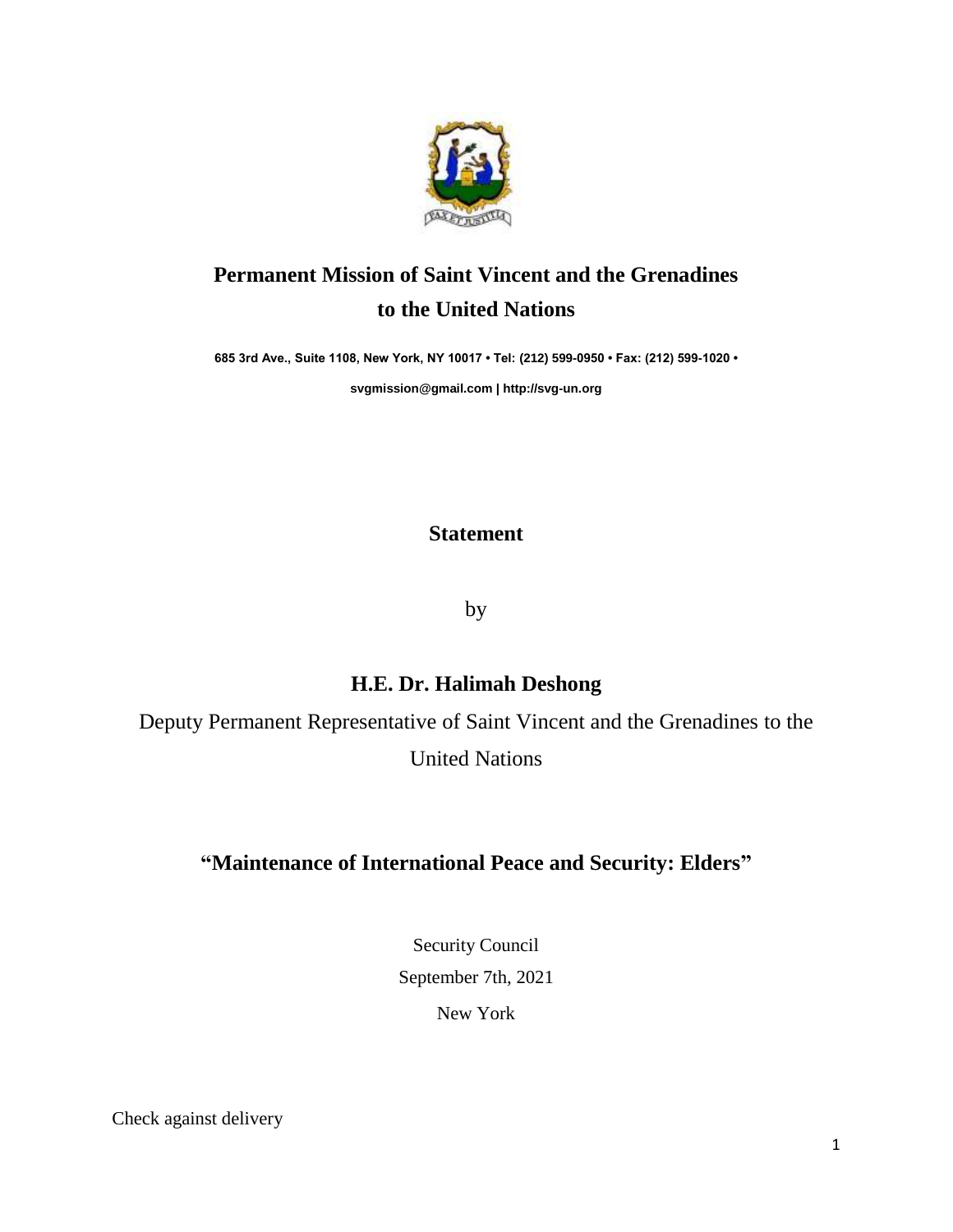Thank you Madam President,

Saint Vincent and the Grenadines commends the Republic of Ireland for convening today's discussion, and we thank you - *our esteemed Elders* - for sharing such keen insights which are crucial to the maintenance of international peace and security. Your continued dedication to all of humanity reinforces the work of this council, and we pay you a great deal of gratitude for your unyielding commitment.

Madam President, Excellencies,

The complex web of interwoven peace and security challenges facing states today necessitate a reformed and effective multilateralism that prioritises the collective good, protects our global commons, and privileges the rights and perspectives of all nations and peoples.

In far too many contexts, a lack of access to basic public goods including food and water; shelter and sanitation; education and healthcare; and stable employment, lead to growing levels of inequality and disenfranchisement. A general reduction in public trust, and protracted divisions along ethnic, communal and political lines subsequently ensue.

In fragile settings, such as conflict-affected and climate-vulnerable states, poverty and under-development remain prevalent features etched across the social terrain. These developmental challenges often manifest themselves as painful cycles of hostility and violence, and spur devastating humanitarian crises. We can and we must do

2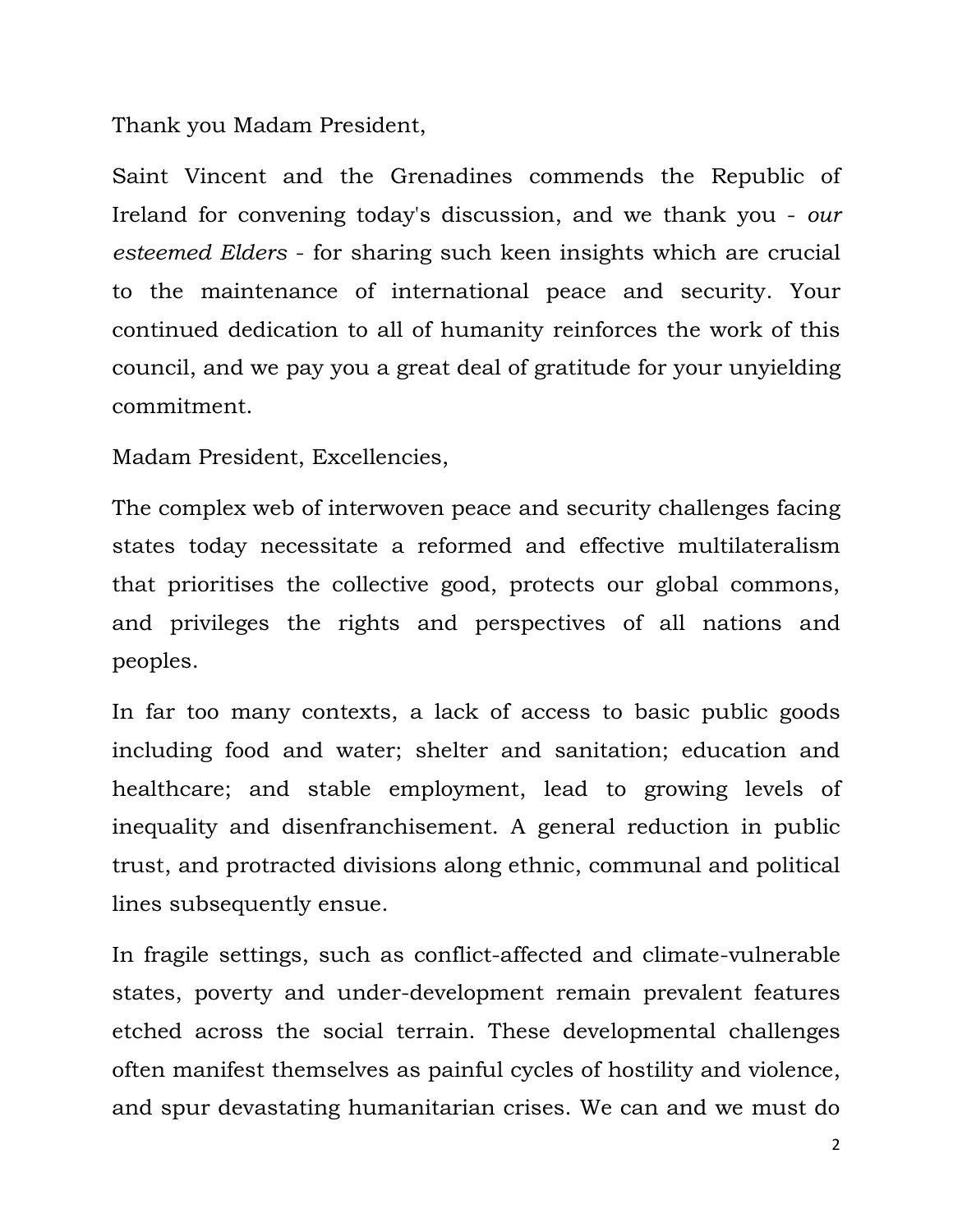better to protect those made most vulnerable amongst us, and to provide peace and justice to all - in line with the Sustainable Development Goals.

Madam President,

The bedrock principles of international law outlined in the UN Charter compel all countries to work together to address global challenges with the full respect for - and complete adherence to the sovereignty, territorial integrity, and political independence of *all states*. These tenets are non-negotiable and must continue to serve as the centrepiece of all efforts to maintain international peace and security. National ownership over peace and political processes must be bolstered, social contracts rebuilt, and earnest attempts at reconciliation pursued.

Saint Vincent and the Grenadines reiterates its call for a comprehensive "whole-of-system" approach to conflict prevention, conflict resolution, and post-conflict peacebuilding activities. The Security Council should collaborate more closely with the other main organs of the UN System: the General Assembly and the Economic and Social Council (ECOSOC) to fashion practical, gender-responsive, people-centred, and climate-sensitive development strategies, and deliver them to conflict-affected countries in line with their national needs and priorities.

Capacity-building initiatives should be accelerated as developed countries honour their overseas development assistance (ODA) commitments; and ambitious targets for curbing emissions ought to

3